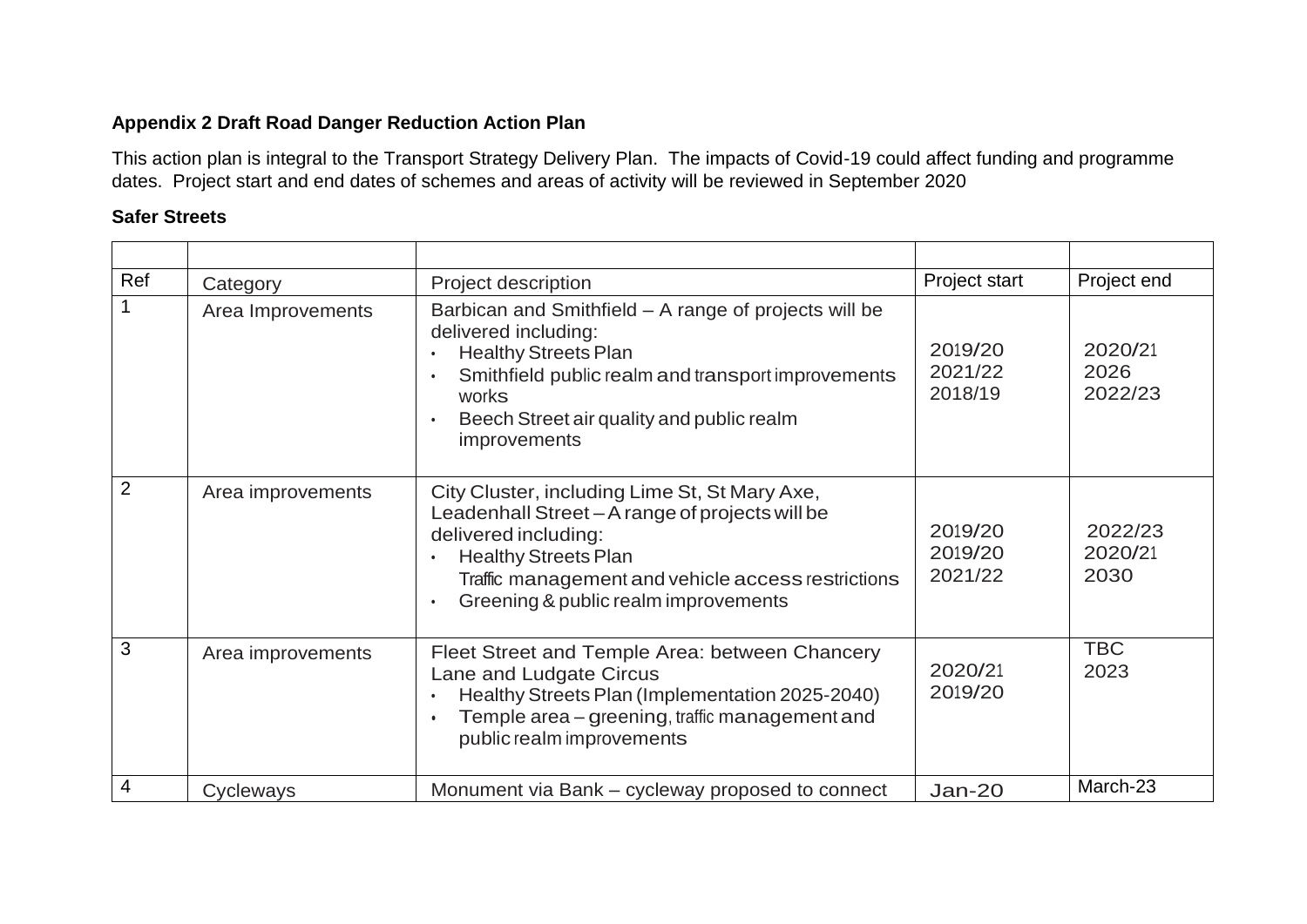|   |                | CS1 extension                                                                                                                                                                                              |         |                         |
|---|----------------|------------------------------------------------------------------------------------------------------------------------------------------------------------------------------------------------------------|---------|-------------------------|
| 5 | Cycleways      | Connect Bank to CS1 - either by Moorgate or Liverpool<br>Street. Two alternative routes under consideration                                                                                                |         |                         |
| 6 | Cycleways      | Aldgate to Blackfriars via Bank - cycleway with<br>improvements along route                                                                                                                                | Jan -20 | March-24                |
|   | Cycleways      | Quiet Way Q11 upgrades including Queen Street                                                                                                                                                              | Feb-20  | Sept-20                 |
| 8 | Major projects | Bank Junction various improvements:<br>Bank on Safety - current improvement works on<br>public realm and walking<br>All Change at Bank - transformational improvement<br>works on public realm and walking | Jan 19  | <b>Jul-20</b><br>Sep-22 |
| 9 | Major projects | St Paul's gyratory removal and Museum of London<br>roundabout-traffic management improvements                                                                                                              | 2013/14 | 2025                    |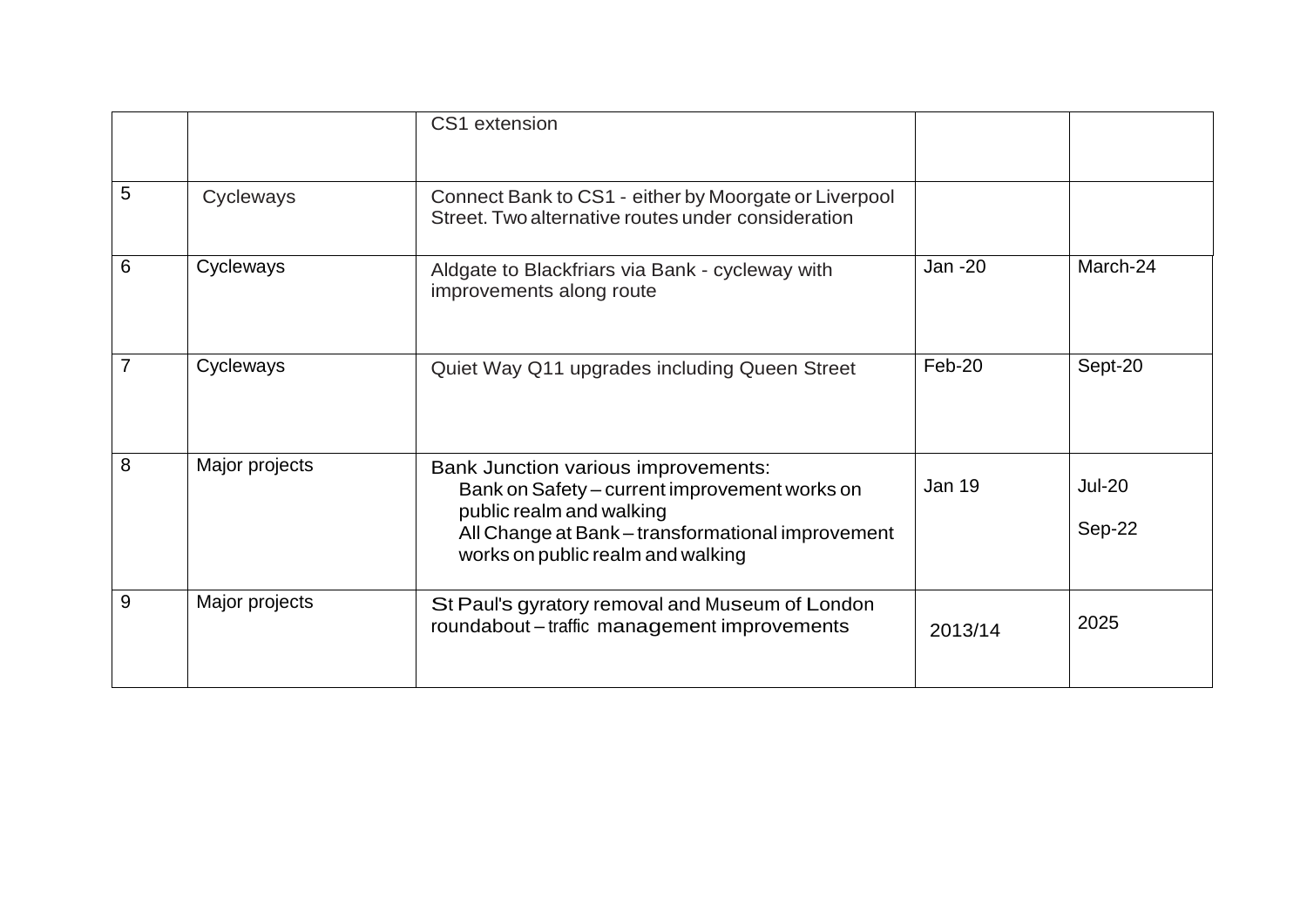| 10 | Major projects                                             | Liverpool St Crossrail Integration public realm and<br>walking improvements including streets connecting<br><b>Liverpool Street Station</b>                                                                                                                                                                                       | 2019/20   | 2021      |
|----|------------------------------------------------------------|-----------------------------------------------------------------------------------------------------------------------------------------------------------------------------------------------------------------------------------------------------------------------------------------------------------------------------------|-----------|-----------|
| 11 | Major Pro                                                  | Moorgate Crossrail Integration public realm and<br>walking improvements including streets connecting<br><b>Moorgate Station</b>                                                                                                                                                                                                   | 2019/20   | 2021      |
| 12 | <b>Major Projects</b>                                      | 100 Minories public realm improvements                                                                                                                                                                                                                                                                                            | 2019-2020 | 2020-2021 |
| 13 | <b>RDR and Healthy</b><br><b>Streets Minor</b><br>Projects | Puddle Dock – creating a new walking route on Puddle<br>Dock to connect with the new TfL crossing on Upper<br>Thames Street into the City, which will provide a more<br>direct route from Blackfriars Pier                                                                                                                        | Feb 20    | March 21  |
| 14 | <b>RDR and Healthy</b><br><b>Streets Minor</b><br>Projects | A programme of minor projects of under £1m to tackle<br>road danger and deliver improvements to people<br>walking and cycling. Projects in the plan period include:<br><b>Old Broad Street</b><br><b>Gresham Street/Wood Street/Bread Street</b><br>footway widening<br>Creechurch Lane/Leadenhall Street junction<br>improvement | $Jun-20$  | March 21  |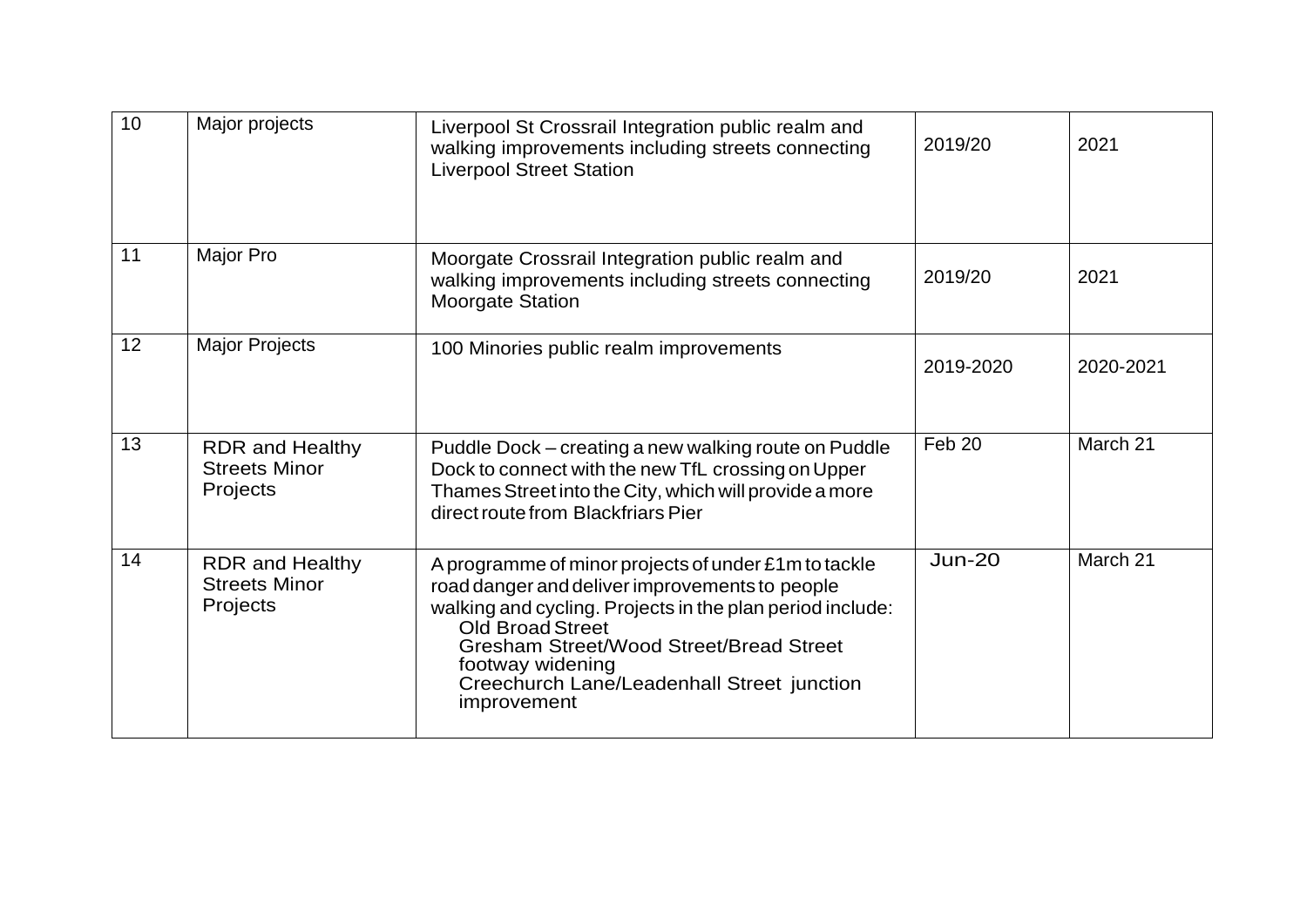| 15 | <b>Minor Projects</b>                                     | Mansion House Station - walking and public realm<br>improvements, including routes to rail stations                                                                                                                                                                                                                                                                                                                                  | 2019/20  | 2020/21         |
|----|-----------------------------------------------------------|--------------------------------------------------------------------------------------------------------------------------------------------------------------------------------------------------------------------------------------------------------------------------------------------------------------------------------------------------------------------------------------------------------------------------------------|----------|-----------------|
| 16 | <b>TfL Safer</b><br>Junctions / Healthy<br><b>Streets</b> | A programme of TfL projects to tackle road danger,<br>which include:<br>Ludgate Circus - junction improvement<br>Bishopsgate/Camomile Street - junction<br>improvement<br>Gracechurch and Fenchurch Street - junction<br>improvement<br>Monument Junction - junction improvement<br>King William, Arthur Street and Monument Street -<br>filter through-traffic, junction narrowing<br>Mansell Street - new crossing by Alfie Street | Jan 2019 | June<br>2020/21 |

### **Safer Vehicles**

| Ref | Category               | Project description                                                                                                                                                                                   | Project end                             |
|-----|------------------------|-------------------------------------------------------------------------------------------------------------------------------------------------------------------------------------------------------|-----------------------------------------|
| 17  | <b>Fleet Standards</b> | Requirement in all new City Corporation freight related<br>contracts for high standards of road safety operations<br>(FORS compliance) extending to include deliveries by<br>vans (Van Smart or FORS) | Ongoing (Staff time - cost<br>neutral)  |
| 18  | <b>Fleet Standards</b> | City Mark/Considerate Contractor Scheme Annual<br>awards: Encouraging construction sites to sign up to<br>CLOCS to encourage high standards of road safety<br>for freight operations                  | Ongoing (£10k per year + staff<br>time) |
| 19  | <b>Fleet Standards</b> | Acceleration of the uptake of Direct Vision Standard                                                                                                                                                  | Ongoing (Staff time)                    |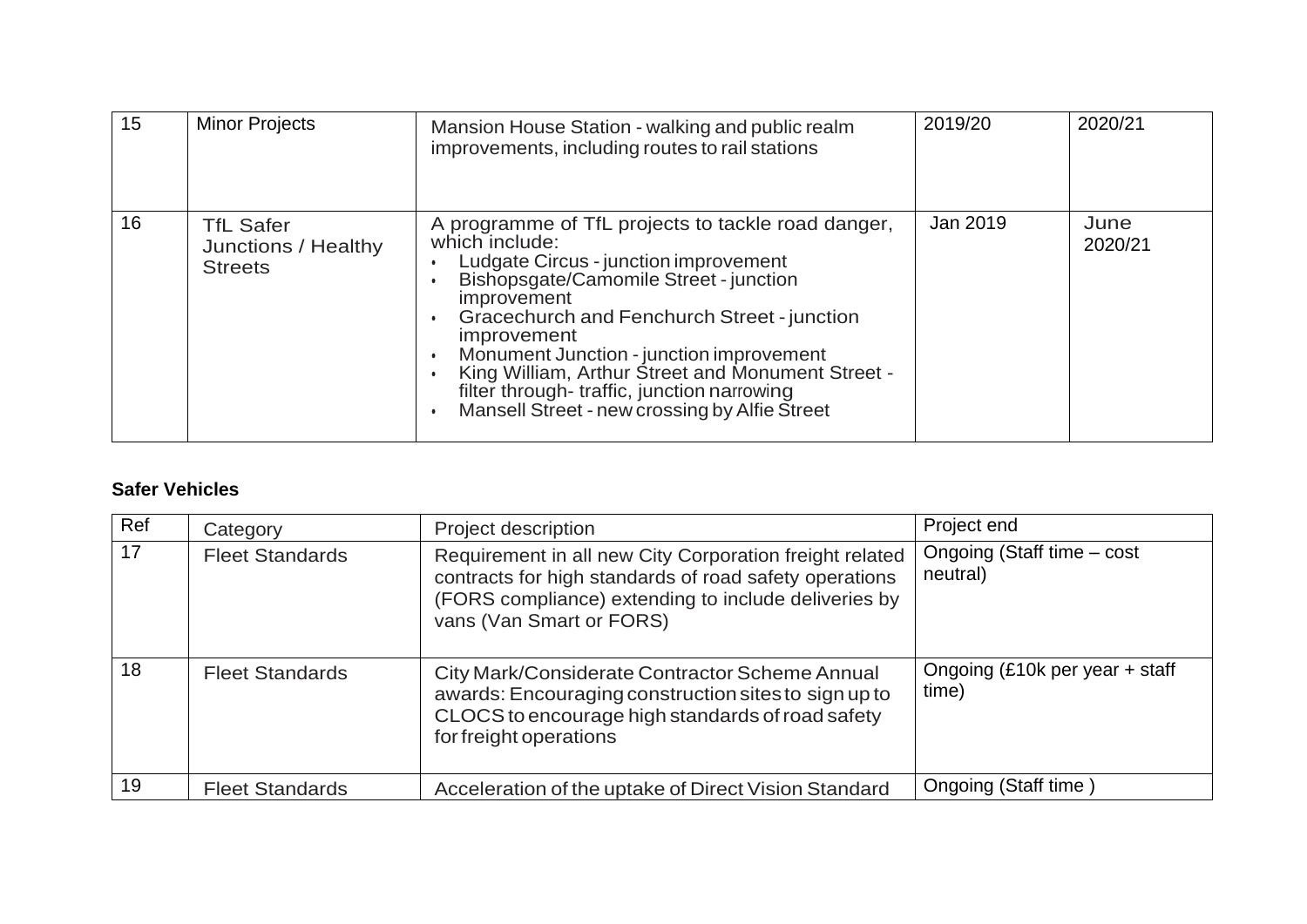|    |                        | and Safety Permits by construction sites in the City.                                                                                     |                      |
|----|------------------------|-------------------------------------------------------------------------------------------------------------------------------------------|----------------------|
| 20 | <b>Fleet Standards</b> | Support and championing of additional use of<br>accreditation in other vehicle sectors                                                    | Ongoing (Staff time) |
| 21 | Enforcement            | CoLP operations to seize vehicles with no road tax                                                                                        | Ongoing              |
| 22 | Enforcement            | CoLP Operation Giant using ANPR to catch drivers of<br>vehicles without insurance or MOT (Over 300 vehicles<br>seized in 2019)            | Ongoing              |
| 23 | Enforcement            | CoLP Commercial Vehicles Unit stopping HGVs on<br>City Boundary streets, checking for all possible<br>infractions on vehicle and driver   | Ongoing              |
| 24 | Logistics              | Two 'last mile' logistics hubs in underutilised City<br>Corporation assets by 2022. A further three hubs by<br>2025                       | 2021/22              |
| 25 | Logistics              | Retiming of deliveries, working with businesses<br>across the City to encourage non-essential freight to<br>be delivered out of peak time | Ongoing              |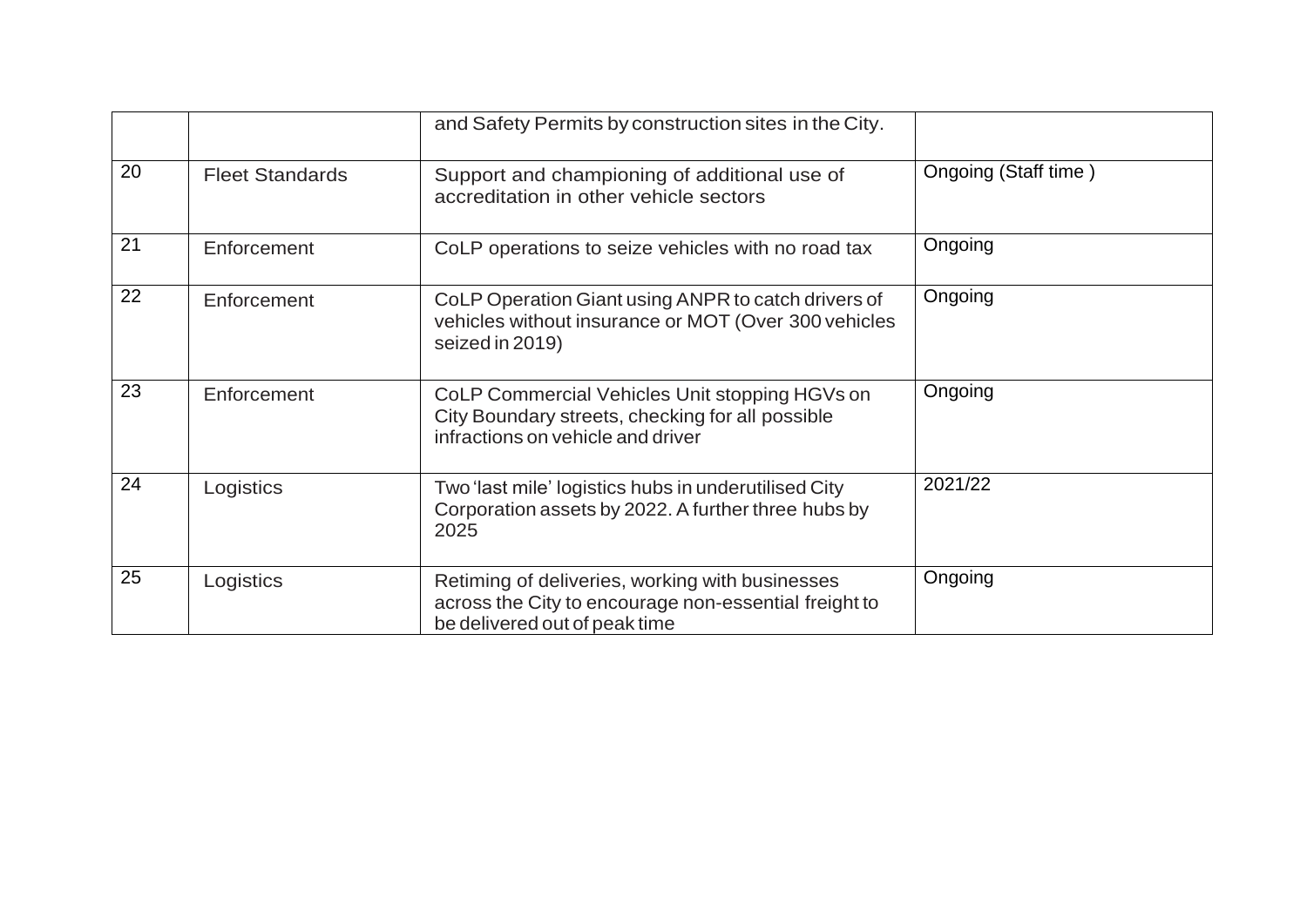# **Safer Behaviours**

| Ref | Category                                       | Project description                                                                                                                                                                                                | Project end     |
|-----|------------------------------------------------|--------------------------------------------------------------------------------------------------------------------------------------------------------------------------------------------------------------------|-----------------|
| 26  | Enforcement                                    | CoLP campaign targeting the Fatal Four<br>(Speed, Drink/Drug Drive, Seat Belts, Mobile<br>Phones). CoL budget to support these<br>campaigns.                                                                       | Ongoing         |
| 27  | Enforcement                                    | CoLP Operation Atrium - Cycle Red Light<br>enforcement with on street safety video for<br>education                                                                                                                | Annual Oct 2020 |
| 28  | Enforcement                                    | Safer Biker - Working with LFB, CoLP, MCIA,<br>MAG to engage with motor bikers to go more<br>slowly, look out for people walking. Followed<br>by dedicated Operation on motorcycling for<br>enforcement            | Ongoing         |
| 29  | Enforcement                                    | National Police Chiefs' Council (NPCC)<br>Calendar - The CoLP follow the national<br>calendar of action on road safety related<br>campaigns                                                                        | Ongoing         |
| 30  | <b>Campaigns &amp; Community</b><br>engagement | Engagement with all communities to<br>encourage safer behaviours through<br>initiatives including: Active City Network,<br>Road Danger Reduction Road Shows Target<br>all schools on STARS, pedestrian training St | Ongoing         |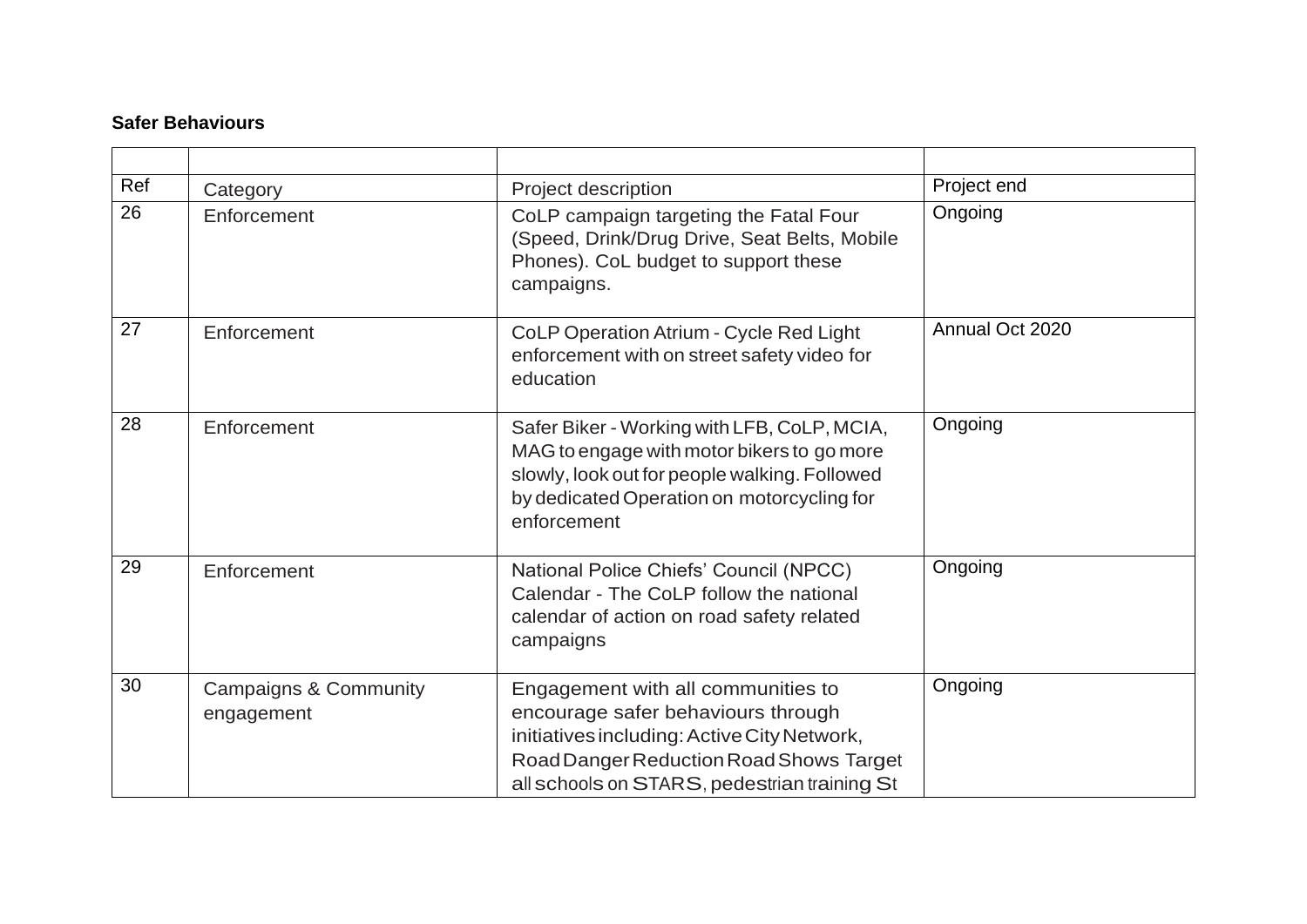|    |                                                | Pauls and SJC, road safety days at SJC and<br><b>CoLSchool for Girls)</b>                                                                                                                                                                                                                                                                                                                                                                        |                                       |
|----|------------------------------------------------|--------------------------------------------------------------------------------------------------------------------------------------------------------------------------------------------------------------------------------------------------------------------------------------------------------------------------------------------------------------------------------------------------------------------------------------------------|---------------------------------------|
| 31 | <b>Campaigns &amp; Community</b><br>engagement | Annual programme of Behaviour Change<br>Campaigns targeting a change in the attitude<br>of all road users. Campaigns that address<br>risky or inappropriate behaviour but do not<br>have a specific enforcement element to<br>them.                                                                                                                                                                                                              | Ongoing                               |
| 32 | <b>Campaigns &amp; Community</b><br>engagement | Proposed Joint Campaign: Pilot Cycling<br>Ambassador Programme - train and equip<br>safer cycling ambassadors to support<br>enforcement of the rules of the road both with<br>cyclists and other road users.<br>Support for all new schemes (TfL and CoL) -<br>in partnership with CoLP all new schemes will<br>involve community engagement, launch<br>events/activities and additional police officers<br>during first weeks of live operation | Annual programme                      |
| 34 | <b>Campaigns &amp; Community</b><br>engagement | Driving Assessment every three years for all<br>City of London employees who drive for work                                                                                                                                                                                                                                                                                                                                                      | Ongoing (Staff time - cost<br>neutral |
| 35 | <b>Assessments &amp; Training</b>              | Driving Assessment every three years for all<br>City of London employees who drive for work                                                                                                                                                                                                                                                                                                                                                      | Ongoing                               |
| 36 | <b>Assessments &amp; Training</b>              | Cycle skills training – for City workers,                                                                                                                                                                                                                                                                                                                                                                                                        | Ongoing                               |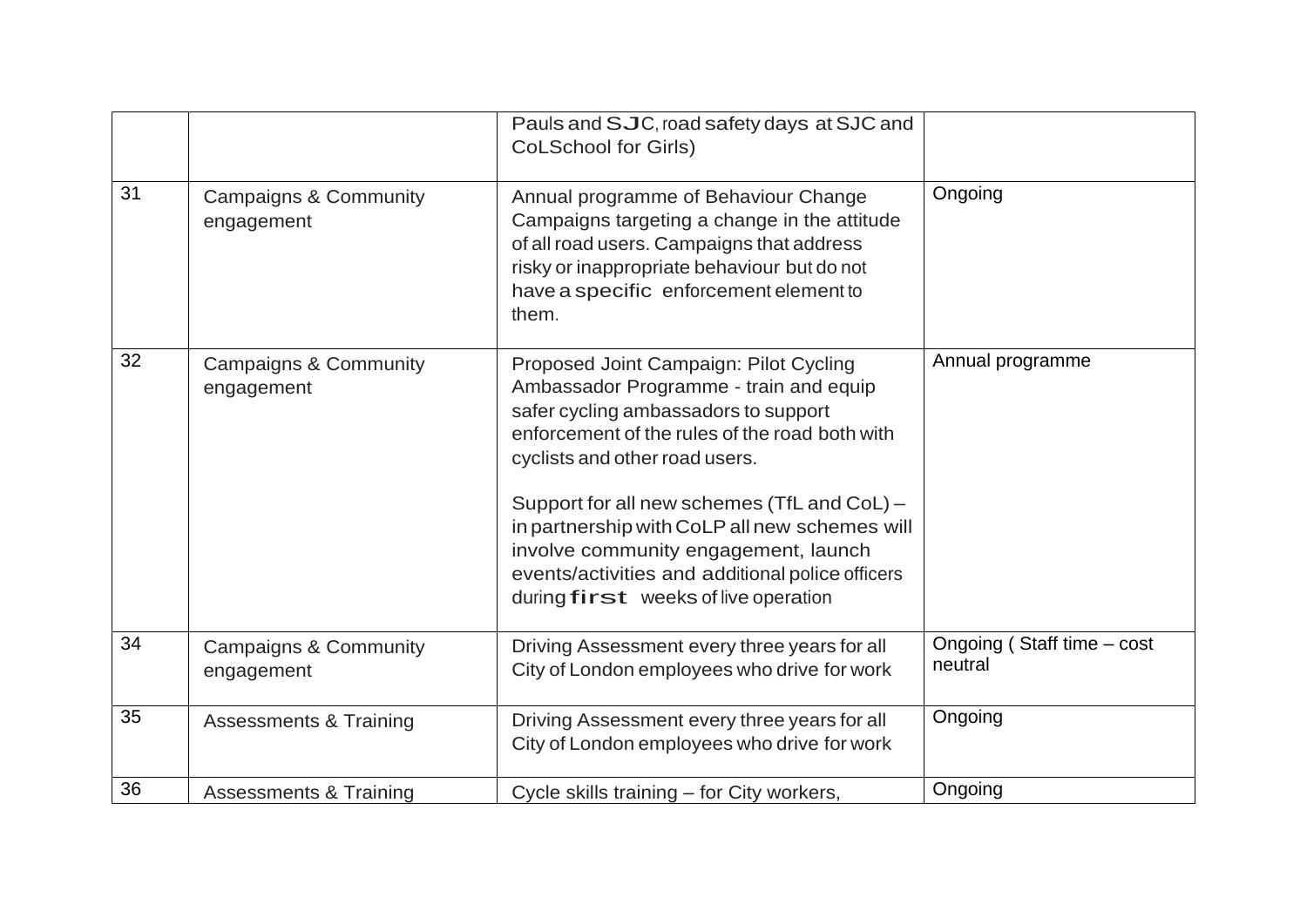|  | $r \triangle C$<br>$-1$<br>.<br>. ו<br>students.<br>residents and |  |
|--|-------------------------------------------------------------------|--|
|  |                                                                   |  |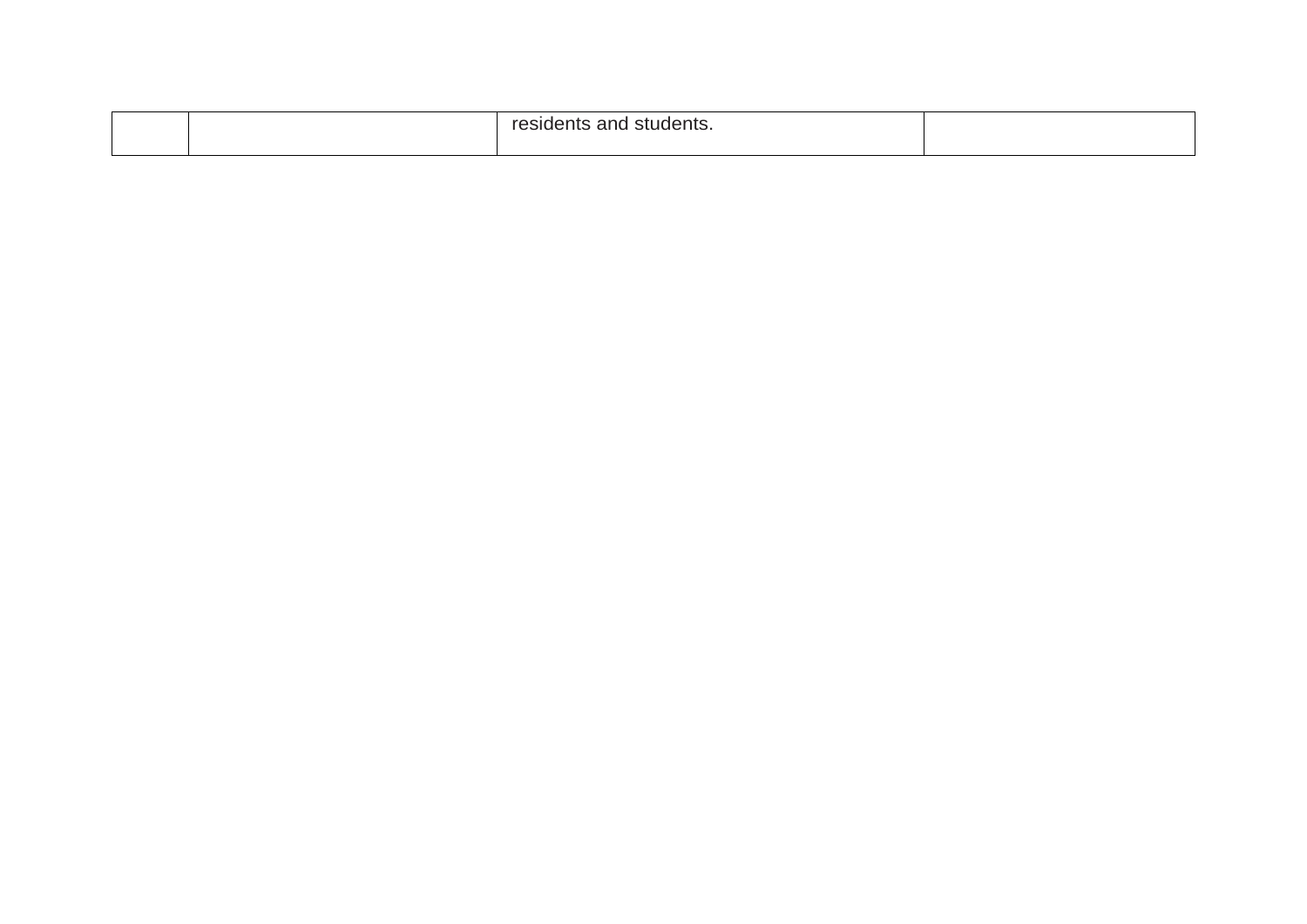# **Complementary Measures**

| Ref | Category                    | Project description                                                                                                                                                                                                                                                                                                            | Project Start& Project End                         |
|-----|-----------------------------|--------------------------------------------------------------------------------------------------------------------------------------------------------------------------------------------------------------------------------------------------------------------------------------------------------------------------------|----------------------------------------------------|
| 37  | <b>Traffic Reduction</b>    | <b>Consolidated Deliveries</b><br>Sustainable logistics centre -<br>$\bullet$<br>Feasibility and scheme development<br>for co-location major suppliers<br>(Implementation in 2030).<br>Consolidation of Deliveries - at CoL sites<br>$\bullet$<br>Planning requirement to consolidate<br>deliveries for major new developments | Start: 2020/21<br>End: 2030                        |
| 38  | <b>Traffic Reduction</b>    | Sustainable Servicing Programme -<br>development of policy and guidance working<br>with TfL                                                                                                                                                                                                                                    | Start: 2019/21<br>Project end: 2030                |
| 39  | <b>Traffic Reduction</b>    | Supporting and Championing next gen road<br>user charging                                                                                                                                                                                                                                                                      |                                                    |
| 40  | <b>Community Engagement</b> | Lunchtime Streets at Carter Lane, Liverpool<br>Street, St Mary Axe, Chancery Lane,<br>Cheapside.                                                                                                                                                                                                                               | Ongoing                                            |
| 41  | Innovation                  | Kerbside uses review - Assessment<br>of street parking/loading activity, to<br>identify opportunity to improve on-<br>street delivery and reduce vehicles<br>numbers                                                                                                                                                           | Project start: August 2019<br>Project end : Jun 20 |